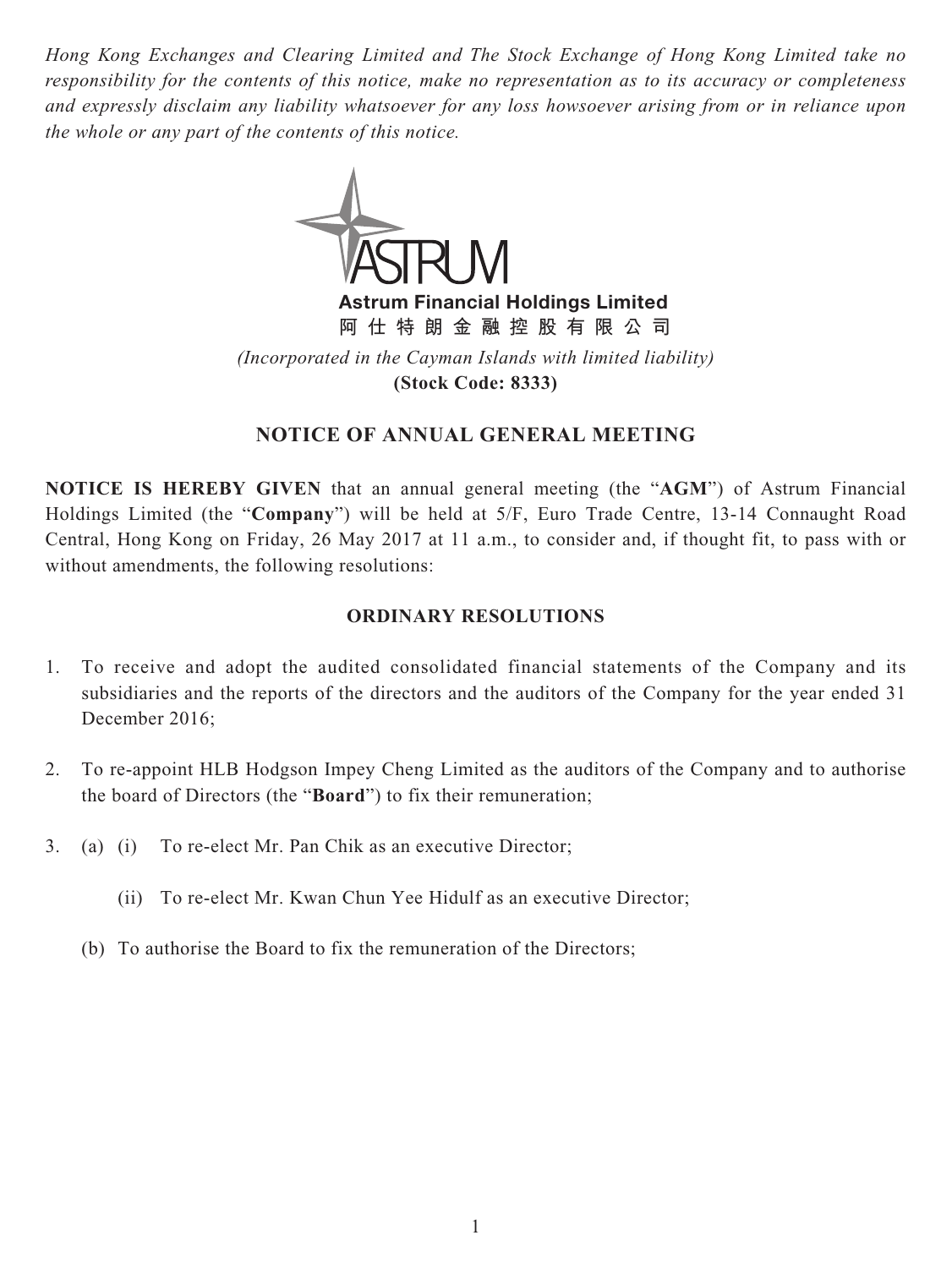## 4. "**THAT**:

- (a) subject to paragraph (c) of this resolution, and pursuant to the Rules Governing the Listing of Securities on the Growth Enterprise Market (the "**GEM Listing Rules**") of The Stock Exchange of Hong Kong Limited (the "**Stock Exchange**"), the exercise by the Directors during the Relevant Period (as hereinafter defined) of all the powers of the Company to allot, issue and deal with additional shares of HK\$0.01 (the "**Share**") each in the share capital of the Company or securities convertible into such shares or options, warrants, or similar right to subscribe for any shares or convertible securities of the Company and to make or grant offers, agreements and options (including bonds, warrants and debentures convertible into shares of the Company) which would or might require the exercise of such power, be and is hereby generally and unconditionally approved;
- (b) the approval in paragraph (a) of this resolution shall authorise the Directors during the Relevant Period to make or grant offers, agreements and options (including bonds, warrants and debentures convertible into shares of the Company) which would or might require the exercise of such powers (including but not limited to the power to allot, issue and deal with additional Shares in the capital of the Company) during or after the end of the Relevant Period;
- (c) the aggregate nominal amount of share capital allotted or agreed conditionally or unconditionally to be allotted and issued (whether pursuant to an option or otherwise) by the Directors pursuant to the approval in paragraphs (a) and (b) of this resolution, otherwise than pursuant to (i) a Rights Issue (as hereinafter defined); (ii) the exercise of any options granted under any share option scheme adopted by the Company or similar arrangement for the time being adopted for the grant or issue to officers and/or employees of the Company and/or any of its subsidiaries and/or any eligible persons thereunder of shares or rights to subscribe for shares in the capital of the Company; (iii) any scrip dividend scheme or similar arrangement providing for the allotment and issue of shares in the Company in lieu of the whole or part a dividend pursuant to the articles of association of the Company (the "**Articles of Association**") from time to time; or (iv) an issue of shares upon the exercise of rights of subscription or conversion under the terms of any warrants of the Company or any securities which are convertible into shares of the Company, shall not exceed 20% of the aggregate nominal amount of the issued share capital of the Company as at the date of passing this resolution, and the said approval shall be limited accordingly; and
- (d) for the purpose of this resolution, "**Relevant Period**" means the period from the passing of this resolution until whichever is the earliest of:
	- (i) the conclusion of the next annual general meeting of the Company; or
	- (ii) the date by which the next annual general meeting of the Company is required to be held by the Articles of Association or any applicable laws of the Cayman Islands; or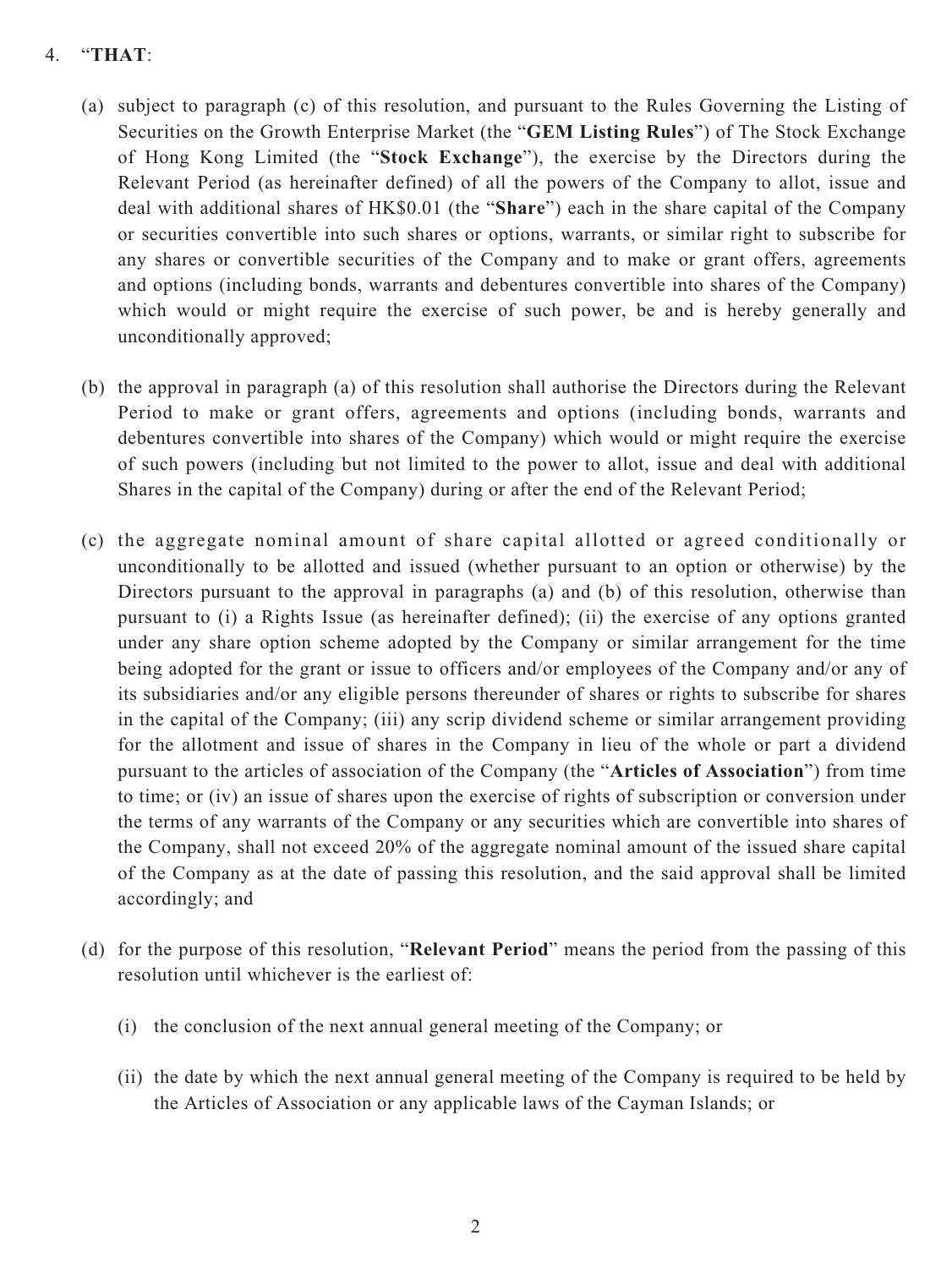(iii) the date upon which the authority given under this resolution is revoked or varied by an ordinary resolution of the shareholders of the Company (the "**Shareholders**") in a general meeting of the Company.

"**Rights Issue**" means an offer of shares of the Company open for a period fixed by the Company or the Directors to the Shareholders whose names appear on the register of members of the Company on a fixed record date in proportion to their then holdings of such shares as at that date (subject to such exclusions or other arrangements as the Directors may deem necessary or expedient in relation to fractional entitlements or having regard to any restrictions or obligations under the laws of any relevant jurisdiction, or the requirements of any recognised regulatory body or any stock exchange)."

# 5. "**THAT**:

- (a) subject to paragraph (c) of this resolution, the exercise by the Directors during the Relevant Period (as hereinafter defined) of all the powers of the Company to repurchase shares in the share capital of the Company on the Growth Enterprise Market of the Stock Exchange or on any other stock exchange on which the securities of the Company may be listed and which is recognised by the Securities and Futures Commission of Hong Kong and the Stock Exchange for this purpose, and that the exercise by the Directors of all powers to repurchase such shares are subject to and in accordance with all applicable laws and requirements of the GEM Listing Rules or of any other stock exchange as amended from time to time, be and is hereby generally and unconditionally approved;
- (b) the approval in paragraph (a) of this resolution above shall be in addition to any other authorisation given to the Directors and shall authorise the Directors on behalf of the Company during the Relevant Period to procure the Company to repurchase its shares at a price determined by the Directors;
- (c) the aggregate nominal amount of the share capital of the Company repurchased or agreed conditionally or unconditionally to be repurchased by the Company pursuant to the approval in paragraph (a) of this resolution during the Relevant Period shall not exceed 10% of the aggregate nominal amount of the issued share capital of the Company as at the date of the passing of this resolution, and the said approval shall be limited accordingly; and
- (d) for the purpose of this resolution, "**Relevant Period**" means the period from the passing of this resolution until whichever is the earliest of:
	- (i) the conclusion of the next annual general meeting of the Company; or
	- (ii) the date by which the next annual general meeting of the Company is required to be held by the Articles of Association or any applicable laws of the Cayman Islands; or
	- (iii) the date upon which the authority given under this resolution is revoked or varied by an ordinary resolution of the Shareholders in a general meeting of the Company."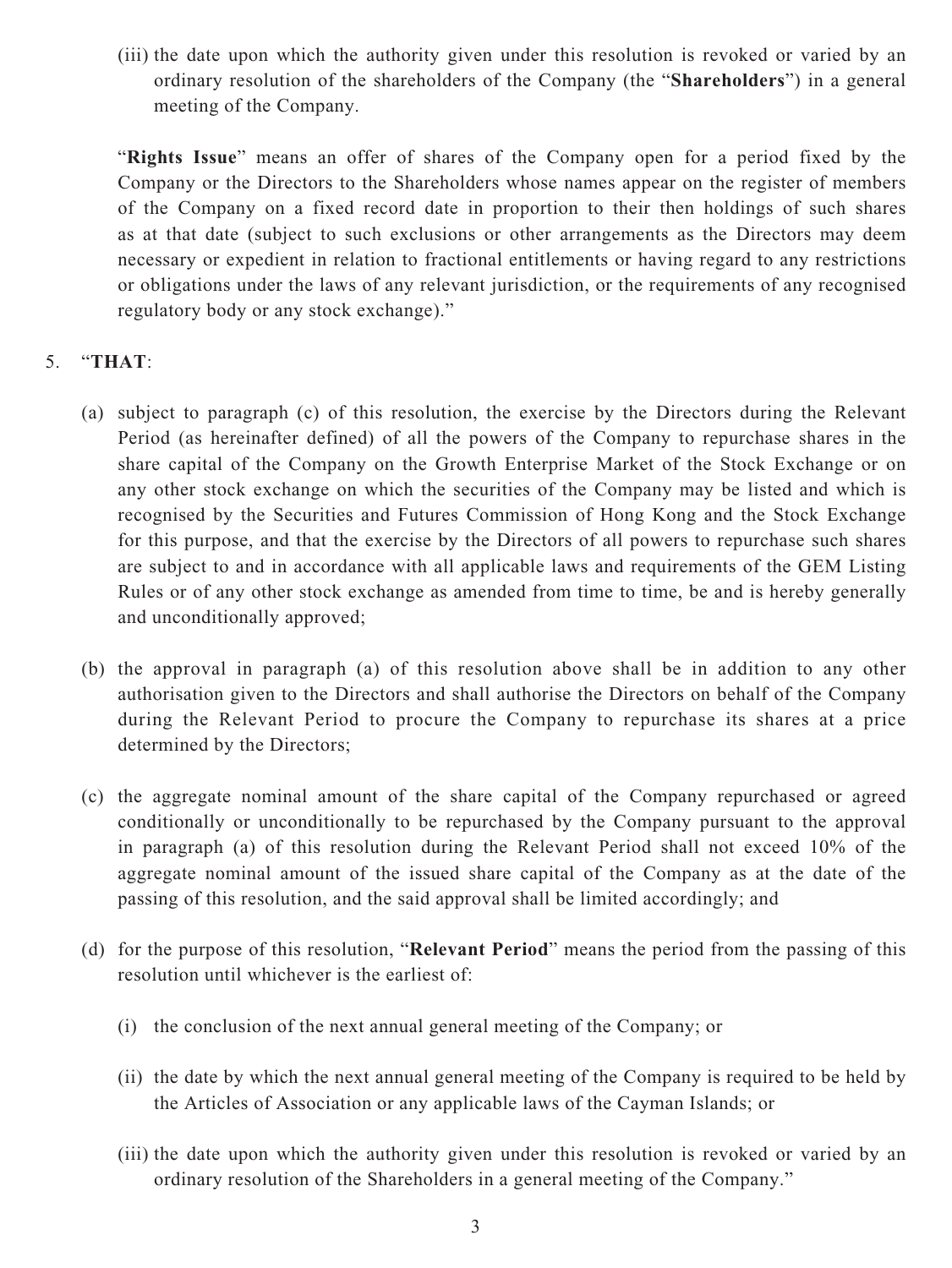6. "**THAT** conditional upon the passing of resolutions Nos. 4 and 5 as set out in this notice convening the AGM of which this resolution forms part, the general mandate granted to the Directors pursuant to resolution No. 4 as set out in this notice convening the AGM of which this resolution forms part be and is hereby extended by the addition thereto of an amount representing the aggregate nominal amount of share capital of the Company repurchased by the Company under the authority granted pursuant to resolution No. 5 as set out in this notice convening the AGM of which this resolution forms part, provided that such amount shall not exceed 10% of the aggregate nominal amount of the issued share capital of the Company as at the date of passing this resolution."

> By order of the Board **Astrum Financial Holdings Limited Pan Chik** *Chairman and Chief Executive Officer*

#### Hong Kong, 31 March 2017

*Notes:*

- 1. Any member of the Company entitled to attend and vote at the AGM is entitled to appoint one or more proxies to attend and vote instead of him. A member who is the holder of two or more shares may appoint more than one proxy to represent him and vote on his behalf at the AGM. A proxy need not be a member of the Company.
- 2. The instrument appointing a proxy shall be in writing under the hand of the appointer or his attorney duly authorised in writing, or if the appointer is a corporation, either under seal or under the hand of an officer or attorney duly authorized on its behalf.
- 3. Where there are joint registered holders of any shares, any one of such persons may vote at the AGM (or any adjournment thereof), either personally or by proxy, in respect of such share as if he were solely entitled thereto; but if more than one of such joint holders by present at the AGM personally or by proxy, that one of the said persons so present whose name stands first on the register of members of the Company in respect of such share shall alone be entitled to vote in respect thereof.
- 4. In order to be valid, the proxy form, together with the power of attorney or other authority (if any) under which it is signed or a notarially certified copy thereof, must be deposited at the Company's branch registrar and transfer office in Hong Kong, Tricor Investor Services Limited at Level 22, Hopewell Centre, 183 Queen's Road East, Hong Kong not less than 48 hours before the time appointed for holding the AGM or any adjournment thereof.
- 5. Delivery of an instrument appointing a proxy shall not preclude a shareholder from attending and voting in person at the AGM and, in such event, the instrument appointing a proxy shall be deemed to be revoked.
- 6. In relation to resolution No. 3, Mr. Pan Chik and Mr. Mr. Kwan Chun Yee Hidulf will retire from office as Directors at the AGM in accordance with the Articles of Association and, being eligible, will offer themselves for re-election. Biographical details of these Directors are set out in Appendix II to this circular.
- 7. An explanatory statement as required by the GEM Listing Rules in connection with the repurchase mandate under resolution No. 5 above is set out in Appendix I to this circular.